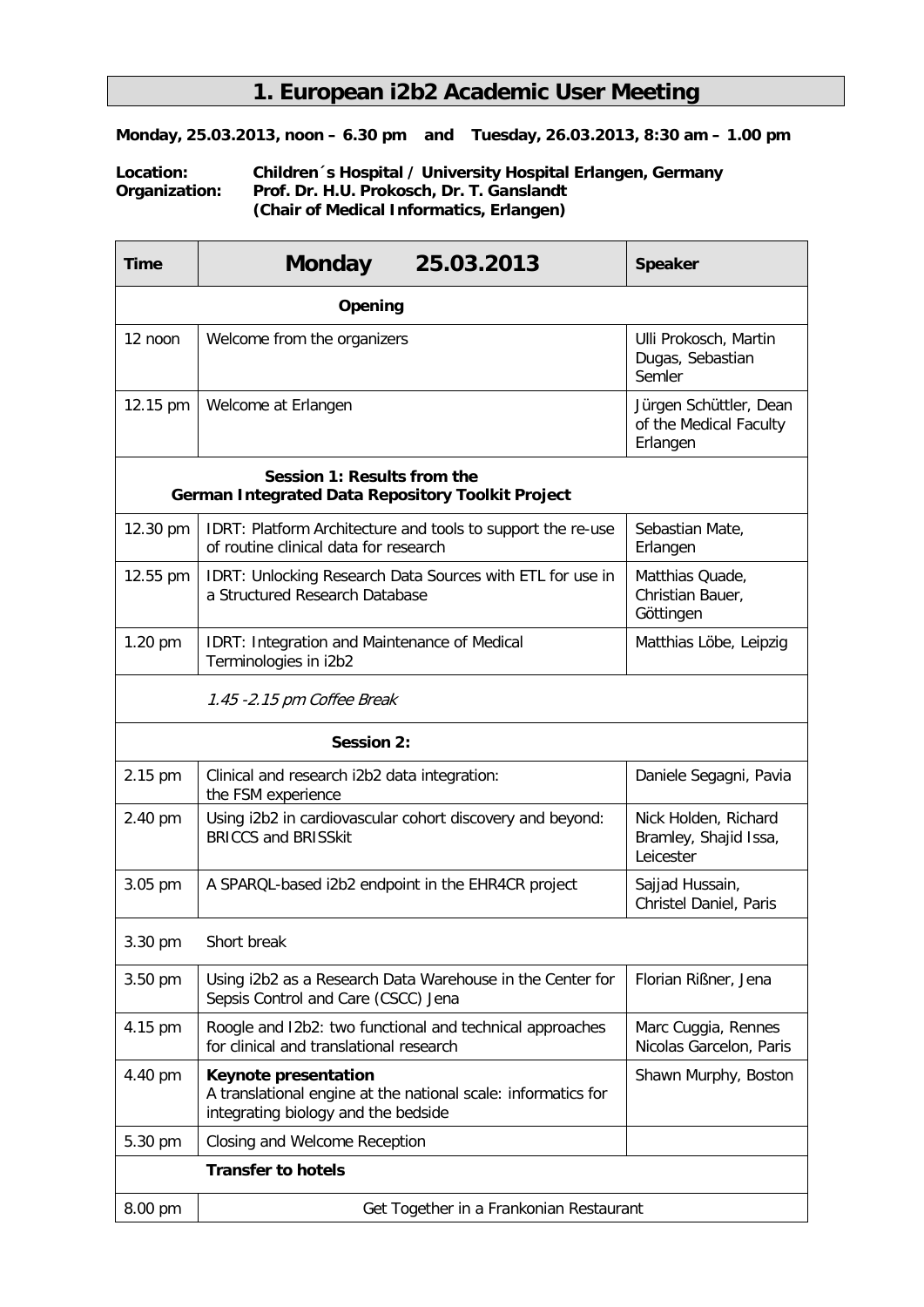| <b>Time</b>                             | <b>Tuesday</b>                                                                                                                                                                                                                                                                                                           | 26.03.2013                                                                                                                                                          | <b>Speaker</b>           |  |  |  |
|-----------------------------------------|--------------------------------------------------------------------------------------------------------------------------------------------------------------------------------------------------------------------------------------------------------------------------------------------------------------------------|---------------------------------------------------------------------------------------------------------------------------------------------------------------------|--------------------------|--|--|--|
| Session 3 (in German)                   |                                                                                                                                                                                                                                                                                                                          |                                                                                                                                                                     |                          |  |  |  |
| 08.30 am                                | Hands-On Integrated Data Repository Toolkit Workshop<br>(intended for i2b2 administrators planning to use IDRT<br>components in their own projects; please bring your<br>notebook; we will provide a IDRT VM)<br>This session will be held in German language<br>in the new Lecture Hall Building of the Medical Faculty | Sebastian Mate, Igor<br>Engel, Thomas<br>Ganslandt, Erlangen<br>Christian Bauer.<br>Benjamin Baum,<br>Göttingen<br>Matthias Löbe,<br>Sebastian Stäubert,<br>Leipzig |                          |  |  |  |
|                                         |                                                                                                                                                                                                                                                                                                                          |                                                                                                                                                                     |                          |  |  |  |
|                                         |                                                                                                                                                                                                                                                                                                                          |                                                                                                                                                                     |                          |  |  |  |
| 11.00 am                                | Implementing a Research Platform at Erlangen University<br>Hospital                                                                                                                                                                                                                                                      | Thomas Ganslandt,<br>Sebastian Mate, Axel<br>Newe, Erlangen                                                                                                         |                          |  |  |  |
| 11.20 am                                | <b>Discussion</b>                                                                                                                                                                                                                                                                                                        |                                                                                                                                                                     |                          |  |  |  |
| <b>Session 5: Keynote Presentations</b> |                                                                                                                                                                                                                                                                                                                          |                                                                                                                                                                     |                          |  |  |  |
| 11.30 am                                | Cardio- and Onco-i2b2 as platforms for translational<br>research at Pavia                                                                                                                                                                                                                                                |                                                                                                                                                                     | Riccardo Bellazzi, Pavia |  |  |  |
| 12.10 pm                                | 15 Years with an integrated Clinical Information System at<br>the Pompidou University Hospital                                                                                                                                                                                                                           |                                                                                                                                                                     | Patrice Degoulet, Paris  |  |  |  |
| 12.50 pm                                | Closing of the Workshop                                                                                                                                                                                                                                                                                                  |                                                                                                                                                                     |                          |  |  |  |
| <b>Light lunch</b>                      |                                                                                                                                                                                                                                                                                                                          |                                                                                                                                                                     |                          |  |  |  |



**Supported by:**



TMF - Technologie- und Methodenplattform<br>für die vernetzte medizinische Forschung e.V.

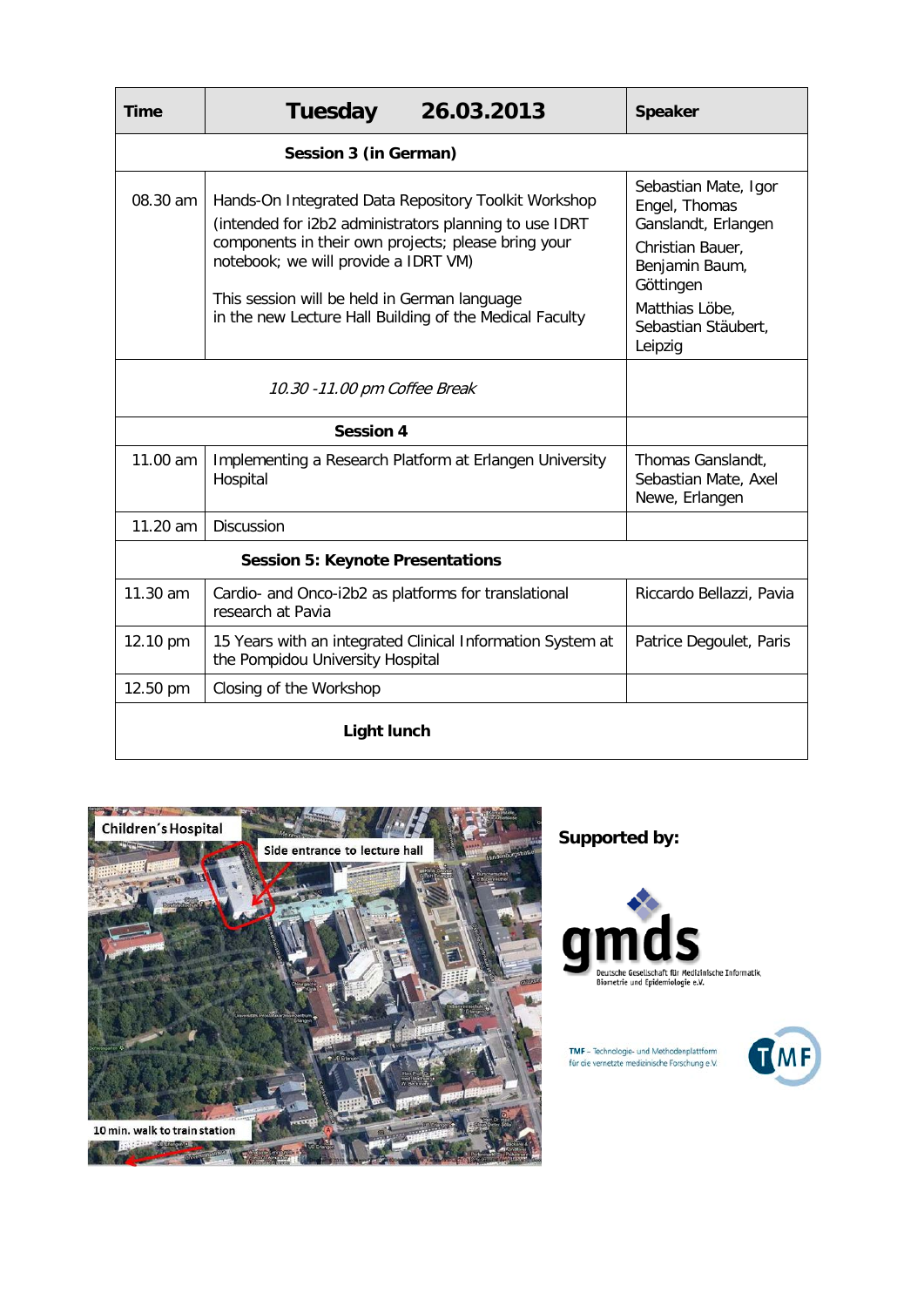

©Google Maps